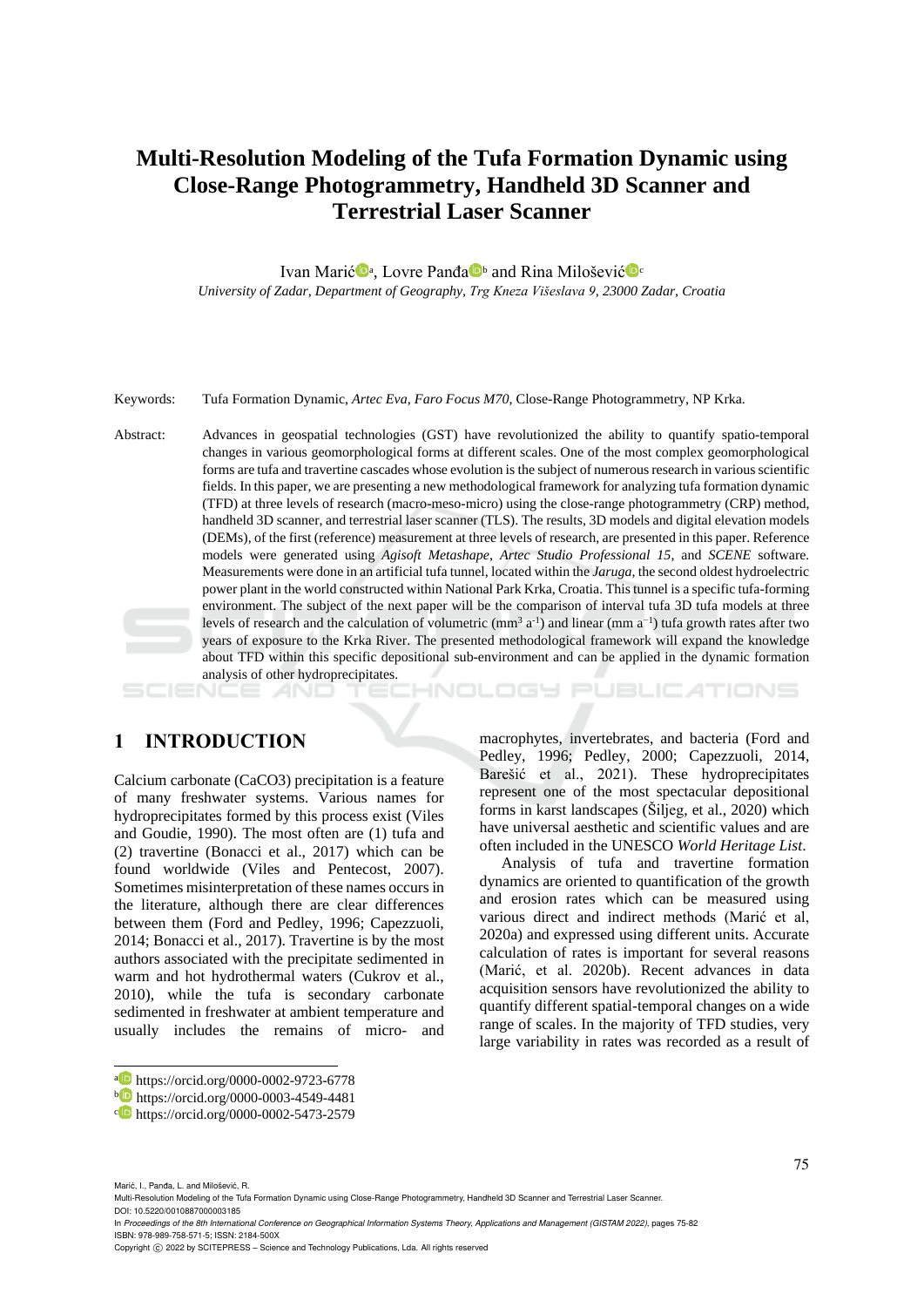specific sedimentation conditions, their spatial distribution along the water body, and selected measurement method (Arenas et al., 2010, Arenas et al., 2014, Auqué et al., 2014).

In this research, we are presenting a new framework for monitoring the tufa formation dynamic (TFD) using the modern active and passive 3D coordinate measuring devices at three levels of research within the tufa tunnel. To demonstrate the new framework in the *Jaruga* hydroelectric power plant tunnel, located within National park (NP) Krka was chosen. The TFD will be analyzed using closerange photogrammetry (CRP) method - micro level, handheld 3D scanner - meso level, and terrestrial laser scanner (TLS) - macro level of research.

The basic objective of the research was to expand knowledge about TFD within this specific depositional environment and then compare it with the results of other tufa-forming systems in the world. A detailed overview of the TFD research is available in Marić et al. (2020a). Furthermore, the objective is to determine are there any differences in the TFD at different levels of research using the abovementioned sensors. Also, since TFD will be analyzed on an empty and smooth limestone plate (PL) and rough substrate of the tunnel lateral walls, which is composed of tufa, plant fragments, microorganisms, and moss, it will be interesting to see whether the growth and erosion rate will be similar. Namely, in order for tufa formation to occur, in addition to CaCO3 oversaturation, it is desirable that the water contains a suitable substrate for calcite deposition. They can be provided by organisms or organic substances such as plant fragments and moss. Therefore, one of the basic hypotheses of this and future research is that the expected growth rate will be higher on rougher surfaces (meso level of research), ie on already formed tufa (tunnel lateral wall).

Thus, it can be tested whether the tufa growth rate determined on the lower level of research can be extrapolated on the highest level of research. TLS was used on a macro level of research with the aim of examining the possibility of measuring TFD using this type of sensor since such research has not yet been done according to our knowledge.

## **2 STUDY AREA**

Hydroelectric power plant *Jaruga* is located on the Krka River, in Šibenik-Knin County (Croatia). It is the second oldest hydroelectric power plant in the

world and the first in Europe. It was built near the waterfall Skradinski buk.



Figure 1: Location of Jaruga HE power plant in NP Krka.

The *Jaruga* system includes a separate supply structure within the small closed part of the Krka in the area of the Skradinski Buk waterfall. The supply structure consists of a tufa tunnel (Figure 3A) with gravity flow, a concrete channel with almost vertical sides (Figure 3B) leading to the water tank, and two water flow regulators leading to the turbines. The length of the tufa tunnel is around 82.7 meters (Holjevac and Kuzle, 2019). On these almost vertical sides of the tunnel tufa is forming (Figure 3B) and periodically removed, depending on the growth rate (Figure 2).



Figure 2: Removal of the tufa formed on the lateral sides of tunnel (URL 1).

Given the fact that during the year the flow rate and water level in this tunnel are more or less constant and that certain parts of the tunnel are completely in the dark (Figure 3C), while other parts are constantly exposed to light, it is obvious why this area is recognized as an excellent depositional environment for analyzing TFD using the advance active and passive sensors at a different level of research.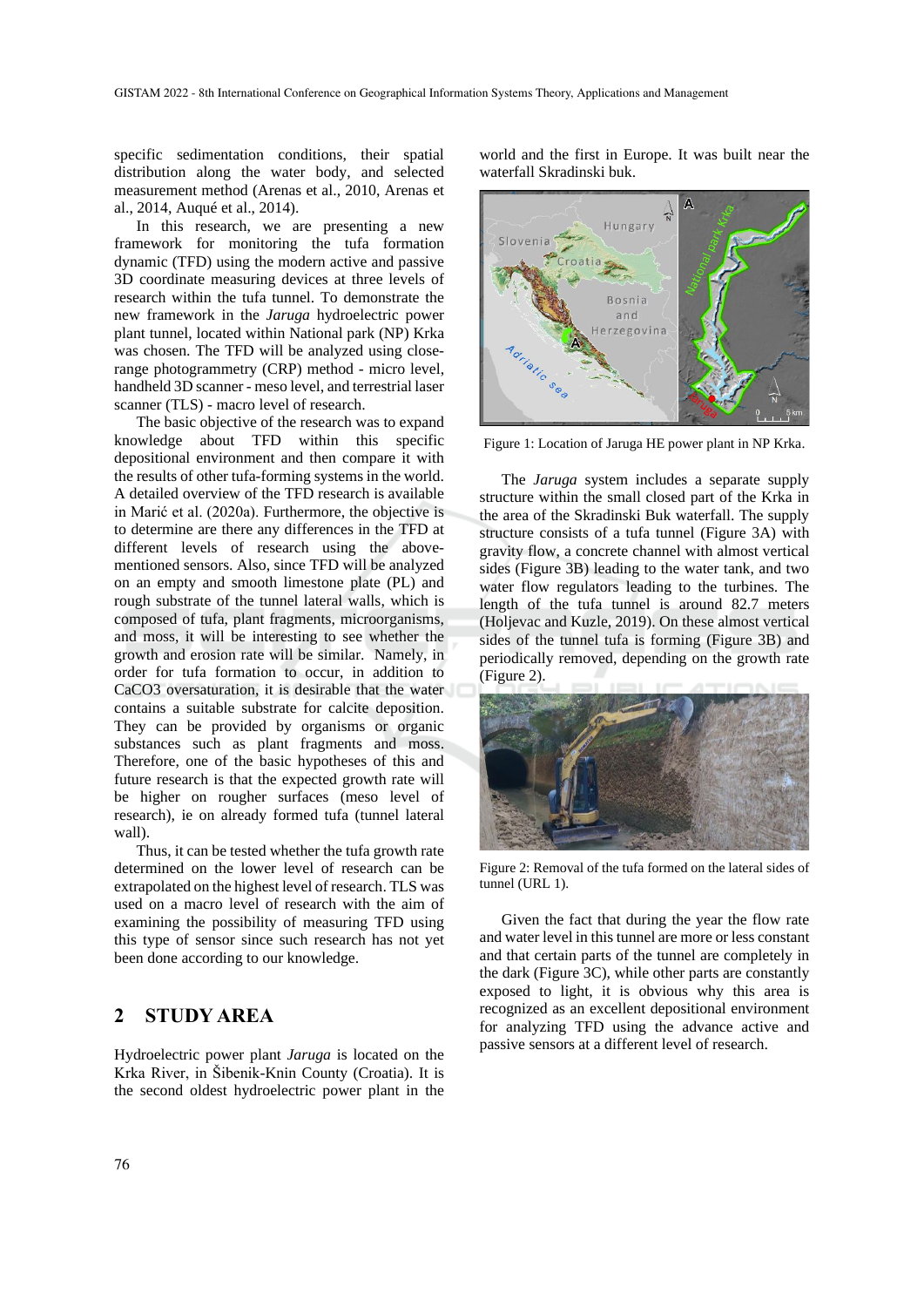Multi-Resolution Modeling of the Tufa Formation Dynamic using Close-Range Photogrammetry, Handheld 3D Scanner and Terrestrial Laser Scanner



Figure 3: (A) Lateral sides of tufa tunnel; (B) formed tufa; (C) parts of tunnel in dark.

# **3 MATERIALS AND METHODS**

### **3.1 Data Acquisition**

Data acquisition was done using (A) coordinate measuring macro-photogrammetry device (CMD) (Marić et al. 2020a) at micro-level of research; (B) 3D hand-held scanner *Artec Eva* at meso level of research; and (C) TLS *Faro* M70 at the macro level of research. The water in the tunnel was stopped for the conduction of the measurements which were all made in one day.



Figure 4: Sensors used in three level of research at tufa tunnel.

### **3.1.1** *CMD***: Micro Level**

On the micro-level of research, the TFD was monitored by CMD on an area of 16 cm<sup>²</sup> . The CMD consists of six main parts and was designed by Marić et al. (2020a). It minimizes the frequent problems that occur in the CRP process and when using a modified micro-erosion meter (Drysdale, Gillieson, 1997). The area of 16 cm² represents the upper part of the

limestone plate (PL) mounted on the lateral sides of the tufa tunnel (Figure 5A). A total of three PLs were mounted, one in the always illuminated area, the second in constant dark (Figure 5B), and the third at location with interchangeable conditions. The PL design is described in Marić et al. (2020a). PLs were measured with CMD before installation.



Figure 5: (A) Limestone PL measured with CMD; (B) instalation of PL on the lateral sides of tunnel in no-light condition.

#### **3.1.2** *Artec Eva***: Meso Level**

*Artec Eva* was used at the meso level of research. It is a lightweight and compact structured light 3D handheld scanner that uses triangulation and structured light for data collection. Its 3D resolution is up to 0.5 mm at a distance of 40 cm to 1 m. The accuracy of the 3D is up to 0.1 mm (Marić et al., 2020b).



Figure 6: (A) Square surfaces scanned using Artec Eva; (B) colored caps used as GCPs.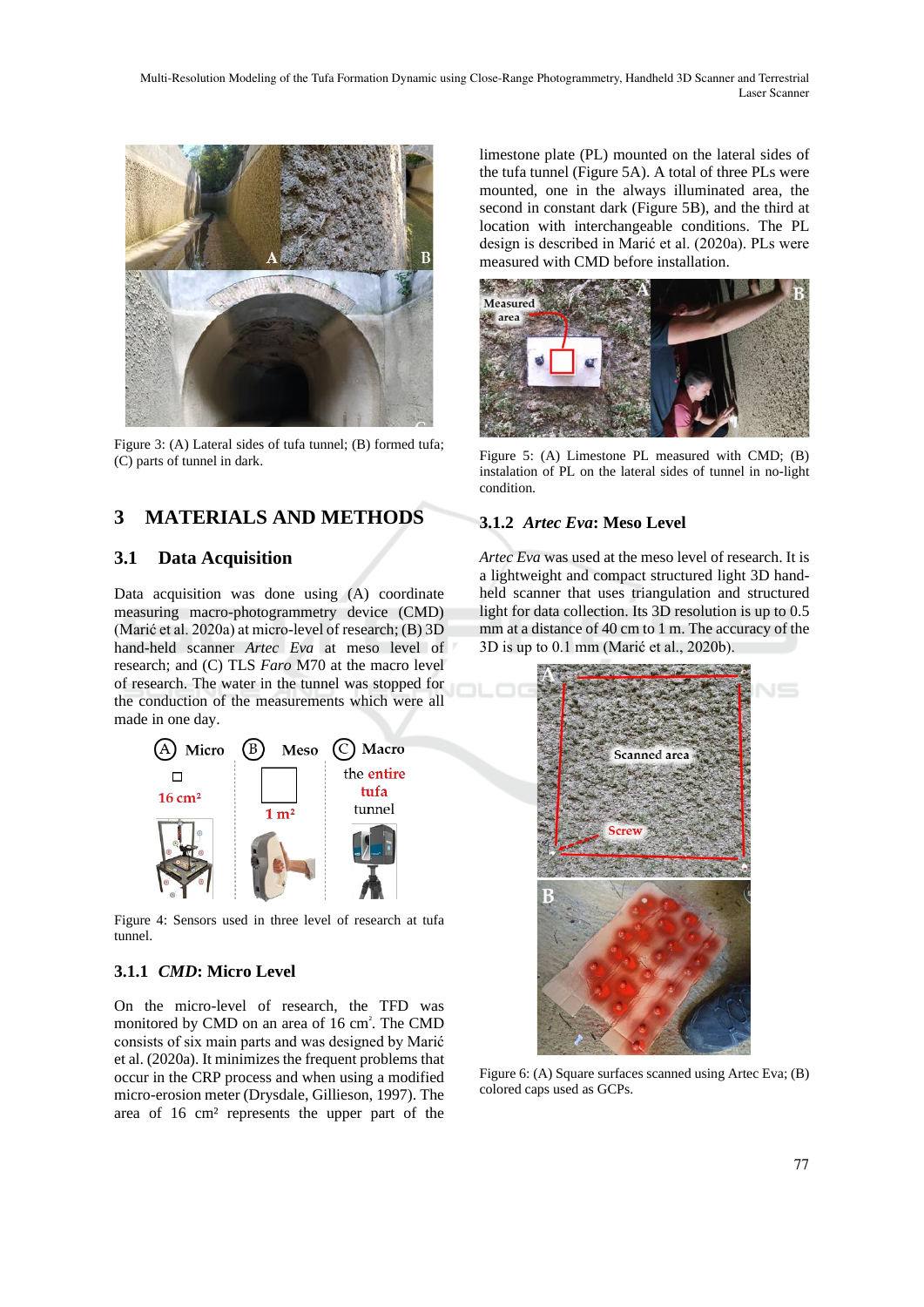The TFD was monitored by *Artec Eva* on three surfaces of around  $1 \text{ m}^2$ . Three square surfaces were marked and scanned on the lateral sides of the tunnel (Figure 6A). The frame square surfaces were marked with four screws that had colored caps (Figure 6B). The screws were used as ground control points (GCPs). Also, they were useful for the scanning procedure. GCPs were necessary because the 3D scanner axes  $(X, Y, Z)$  are relative to the scene being scanned. Therefore, the GCPs eases the alignment of the interval tufa 3D model enabling the interval comparison of the formed tufa and quantification of growth and erosion rates between interval models.

A distance adjustment indicator was used while scanning marked test surfaces. Localization of *Artec Eva* was achieved by moving it away or closer to surfaces in order to get the best scanning quality (Figure 7). The speed of scanning was around 13.5 fps. Scanning of the one test surface lasted around 3 minutes.



Figure 7: Scanning of test surface using Artec Eva.

#### **3.1.3** *Faro Focus M70:* **Macro Level**

At the macro level of the research, terrestrial scanning of the whole tufa tunnel on October 10, 2020, was performed using a *FARO Focus M70* laser scanner (Figure 8). *FARO Focus M70* is a phase laser 3D scanner with a measuring range from 0.6 m to 70 m, with a measuring accuracy of  $\pm$  3 mm. It collects about 488,000 points per second and has a level of protection against water and dust.

There were a total of nine scanning locations. The total number of scans was determined with respect to available survey time which was only one day. Within that time, data acquisition had to be made at all three levels of research. Ideally, the number of TLS scanning locations can be higher. The optimal positions for survey reference targets were identified in the field following examples of good practice (Domazetović et al., 2020). Survey reference targets (spheres) were used for faster and easier registration of the multiple scans. Spheres were set at a distance of 15–20 meters to enable target registration. Since, this type of research requires an interval comparison of 3D tufa models on all three levels of research, four targets (spheres) have been fixed on exact XYZ location. The X, Y, and Z coordinates of spheres will not differ between interval scanning. The XYZ coordinates of the spheres were not measured using GNSS receivers because in this type of research the location of the tunnel or survey area within the global coordinate system is not important. However, the relative positional accuracy is very important, ie overlapping of interval models. Therefore, all spheres were fixed and their location will not change between interval scanning.

The following scanning settings were set: 1/4 resolution (with a point distance of approximately 6 mm at 10 m distance) and  $2\times$  quality. Also, the HDR texture was set. The scanning per one location took 6–7 min.



Figure 8: Terestrial laser scanning of tufa tunnel.

#### **3.2 Data Processing**

HNC

#### **3.2.1 Micro Level Data Processing**

At the micro-level of research image workflow process (capturing + processing) was done following the guidelines proposed by James et al. (2019). Image capture was done using CMD which contained system sensors *NIKON D5300* and macro-lens *Venus LAOWA 60-mm f/2.8*. Each PL was represented with more than 180 overlapping (>80%) images. Initial (reference) 3D tufa models and digital elevation models (DEMs) were derived in *Agisoft Metashape 1.5.1*. The overall methodological process is shown in Figure 9. Four GCS and four CP (checkpoint) were used to georeference and assess the X, Y, and Z accuracy of the models.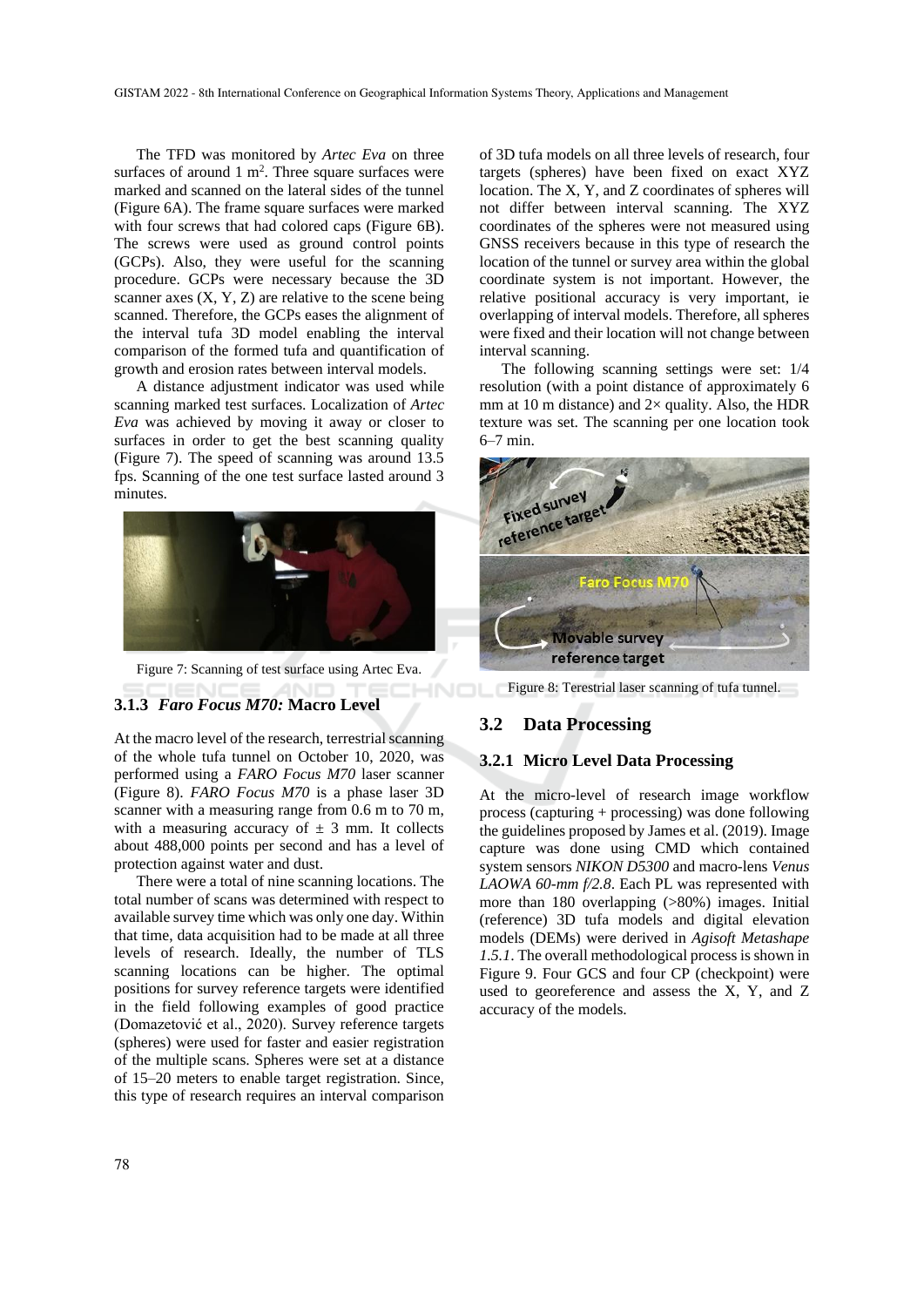Multi-Resolution Modeling of the Tufa Formation Dynamic using Close-Range Photogrammetry, Handheld 3D Scanner and Terrestrial Laser Scanner

| Import<br>Photos      | Image<br>Quality          | Delete if:<br>Image Quality < 0.5 |
|-----------------------|---------------------------|-----------------------------------|
| Align<br>Photos       | Accuracy<br>High          | Gradual<br>Selection              |
| Add<br><b>Markers</b> | Update                    | Optimize                          |
| Build<br>Dense Cloud  | Quality<br>High           | Depth Fil.<br>Aggressive          |
| <b>Build DEM</b>      |                           |                                   |
| <b>Build Mesh</b>     | Height Field<br>Arbitrary |                                   |

Figure 9: Image processing in *Agisoft Metashape.*

#### **3.2.2 Meso Level Data Processing**

At the meso level of research, scanned surfaces were processed using *Artec Studio 15 Professional*, software for professional 3D data processing. The overall methodological process is given in Figure 10.

| Global<br>Registration | Outlier<br>Removal | Sharp<br><b>Fusion</b> |  |
|------------------------|--------------------|------------------------|--|
| 1.1 KFR & FSR          | Crop               | hbA                    |  |
| Adjustment             | Surrounding        | Texture                |  |

Figure 10: Data processing in Artec Studio 15 Professional.

After the second and subsequent scans, which will be presented in future research, the data processing will include the sixth step (alignment). It refers to the placement of the interval 3D tufa models in the same coordinate system. Align of interval models will be done using the *Rigid Align* option. The center of the colored caps mounted on top of the screws (Figure 11) will serve as fixed GCPs for each reconstructed 3D model. Then using the *Measure* option which contains the *Distance map and Section, volume*, tufa growth, and erosion rates will be measured.



Figure 11: Fixed GCP used in meso level of research.

#### **3.2.3 Macro Level Data Processing**

At the macro level of research collected 9 scans were processed using *FARO SCENE 2019* software. It was used for scan registration and creation of dense point cloud and polygonal model of whole scanned site (tufa channel). Scan registration was done using

*Target Based* mode in the *Automatic Registration* option. This setting causes SCENE to look only for artificial targets (spheres) in scans. Figure 12 shows recognized spheres at the eighth scan location.



Figure 12: Recognized spheres at eighth scan station.

# **4 RESULTS**

This paper was conceived as an introduction to the possibility of using different sensors in analyzing the TFD and to expand knowledge about TFD through various aspects mentioned in the introduction. Therefore, the results section contains only the initial models that will be used in further research. Namely, numerical results comparisons between derived models were not done because it requires another data acquisition process at all three levels of research that has not yet been carried out.

## **4.1 3D Tufa: Micro Level**

3D tufa models at the micro-level of research were created in *Agisoft Metashape*. Polygonal mesh models of PLs were generated based on the reconstructed dense point cloud. The *Surface type* parameter was set to *Arbitrary* (3D). The *Face count* parameter to "0" to skip the decimation stage so the model has all the reconstructed faces. Based on this reference and new interval 3D models which will be recorded in the following periods (2-year interval), volumetric  $(mm<sup>3</sup> a<sup>-1</sup>)$  TGRs will be calculated. Also, DEMs of PLs were derived. Based on them and new interval tufa DEMs linear TGRs (mm a<sup>-1</sup>) will be calculated (Figure 13). Volumetric  $(mm^3 a^1)$  TGRs will be calculated in *Artec Studio 15 Professional* after two years of exposure PLs to water. Linear TGRs (mm a-1 ) will be calculated in *ArcMap*  software.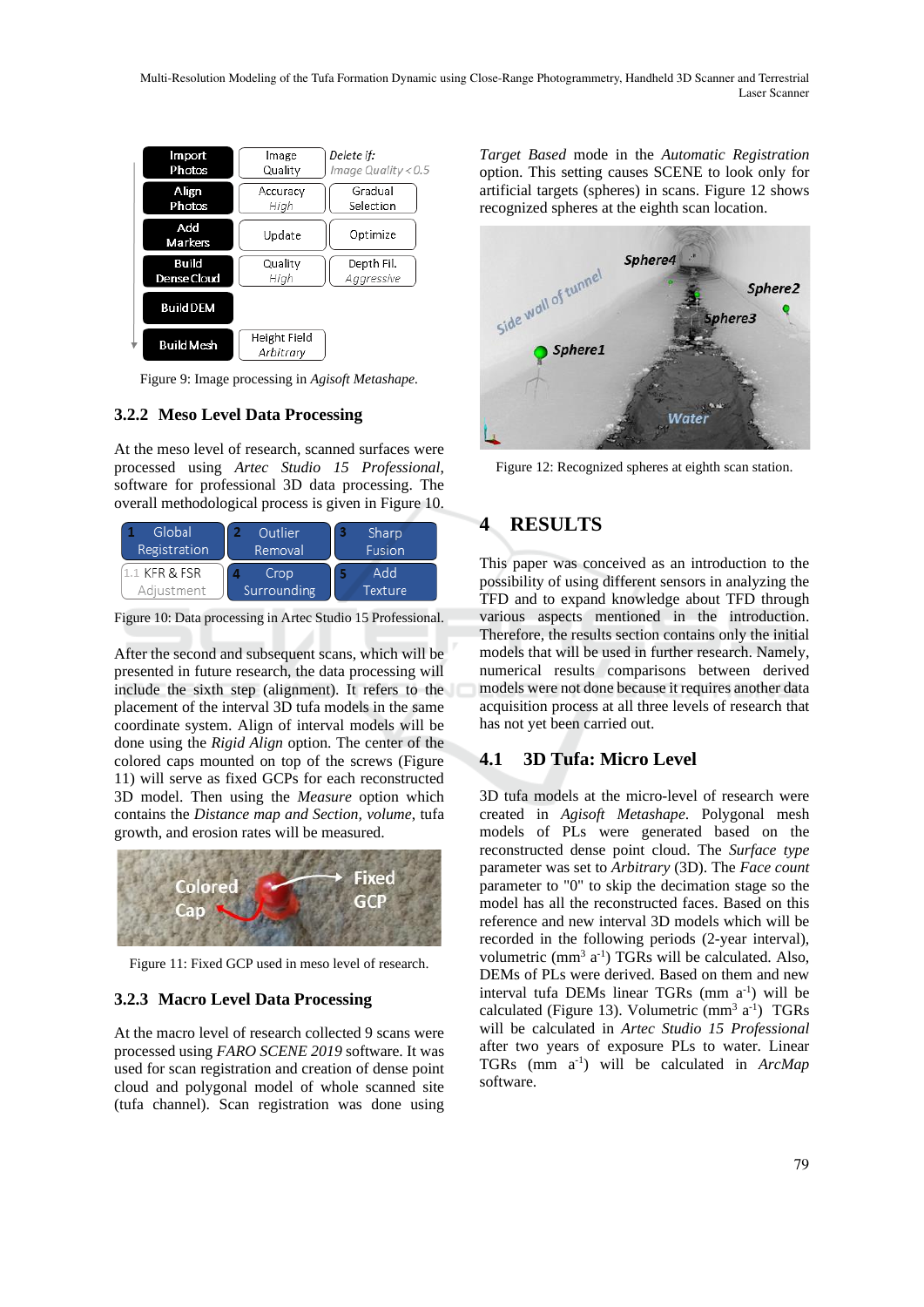

Figure 13: Derived reference 3D models and tufa DEMs on micro level of research.

A field survey was done one year (October 2021) after the PLs were mounted and a few interesting things were spotted. Tufa-forming organisms of tubular shape were observed on the PL which was placed in complete darkness (Figure 14B). No organisms were observed on the other PLs. We visually estimated that the highest TGR was on the PL that was most exposed to the light (Figure 14A).



Figure 14: (A) PL with highest increment after one-year; (B) observed tufa-forming organisms.

#### **4.2 3D Tufa: Meso Level**

3D tufa models at meso level of research were created in *Artec Studio 15 Professional.* Figure 15. shows reconstructed models of two scanned surfaces (A and B).

It will be very interesting to measure the erosion of tufa in interval scanning periods. Namely, erosion occurs mainly due to intensive flow due to increased precipitation, dry periods during summer that leads to drying and weakening the tufa structure, human factor, measurement which coincides with the phase of periphyton loss due to emigration or more intensive grazing, etc. The PLs and test surfaces at the micro and meso level of research are located at a depth of a few meters while the water level and water flow rate are constant, which is why no significant erosion rates are expected. Also, it will be interesting to see is there any difference in the erosion of tufa located in constant darkness (inside the tunnel) for two years and tufa exposed to light.



Figure 15: 3D model of two scanned surfaces in tufa tunnel.

One year after the scanning it was observed that the tufa grew faster on the lateral walls which are more exposed to the light and rich with moss (Figure 16A). Also, differences in tufa hardness are obvious. The tufa that forms in conditions of constant darkness is much harder (Figure 16B), while the others are softer and more porous.



Figure 16: (A) Test surface with highest increment; (B) hard sedimented tufa inside the tunnel.

#### **4.3 3D Tufa: Macro Level**

At the macro-level of research, scans were registered using manual registration mode. The mean horizontal target error was 0.4 mm, while the mean vertical target error was 2.0 mm. Registered scans were used for the creation of dense point cloud (Figure 17). It covered the entire area of the tufa tunnels' lateral sides. After the two years of exposure to water TFD on these lateral sides will be calculated using *CloudCompare* software.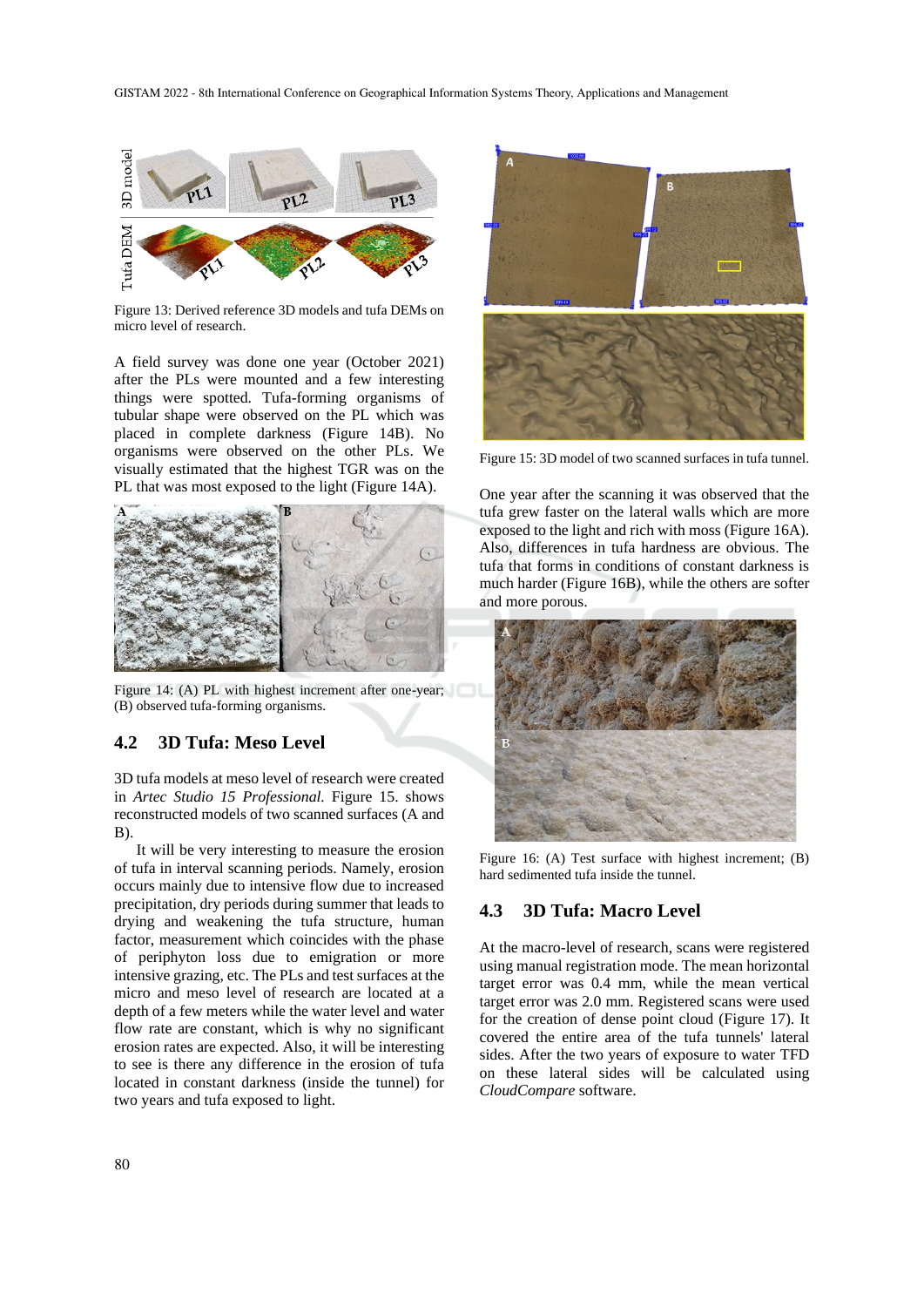Multi-Resolution Modeling of the Tufa Formation Dynamic using Close-Range Photogrammetry, Handheld 3D Scanner and Terrestrial Laser Scanner



Figure 17: Point cloud of tufa tunnel section with four scan location.

# **5 CONCLUSIONS**

In this paper, we presented a new methodological framework for analyzing (TFD) at three levels of research using state-of-art active and passive sensors.

The 3D models of the first (reference) measurement are presented fot three levels of research. Although the next measurements will be made in a year, interesting occurrences have already been noticed. Tufa-forming organisms of tubular shape were observed on the PL which was placed in complete darkness. Furthermore, tufa grew faster on the lateral walls which are more exposed to the light and rich with moss than in the locations within complete darkness and on smooth surfaces of PLs.

The subject of the next paper will be the comparison of derived 3D models at all levels of research and the calculation of the volumetric (mm<sup>3</sup>  $a^{-1}$ ) and linear (mm  $a^{-1}$ ) tufa growth rates. Also, in future research, we are considering implementing a hyperspectral camera at the micro and meso level of research in order to analyze spectral reflection and detect the plant fragments and macroinvertebrates accumulated on the tufa surface.

### **ACKNOWLEDGEMENTS**

This research was performed within the project UIP-2017-05-2694 financially supported by the Croatian Science Foundation. Authors would like to thank administration of the NP Krka.

## **REFERENCES**

- Arenas, C., Vázquez‐Urbez, M., Auqué, L., Sancho, C., Osácar, C.,Pardo, G. (2014): Intrinsic and extrinsic controls of spatial and temporal variations in modern fluvial tufa sedimentation: A thirteen - year record from a semi-arid environment, *Sedimentology*, 61(1), 90-132.
- Arenas, C., Osácar, C., Sancho, C., Vázquez-Urbez, M., Auqué, L., Pardo, G. (2010). Seasonal record from recent fluvial tufa deposits (Monasterio de Piedra, NE Spain): sedimentological and stable isotope data, *Geological Society, London, Special Publications*, 336(1), 119-142.
- Auqué, L., Arenas, C., Osácar, C., Pardo, G., Sancho, C., Vázquez-Urbez, M. (2014). Current tufa sedimentation in a changing-slope valley: the River Añamaza (Iberian Range, NE Spain), *Sedimentary Geology*, 303, 26-48.
- Barešić, J., Faivre, S., Sironić, A., Borković, D., Lovrenčić Mikelić, I., Drysdale, R.N., Krajcar Bronić, I. (2021): The potential of tufa as a tool for paleoenvironmental research-a study of tufa from the Zrmanja river canyon, Croatia, *Geoscience*, 11, 376.
- Capezzuoli, E., Gandin, A., Pedley, M. (2014): Decoding tufa and travertine (fresh water carbonates) in the sedimentary record: the state of the art, *Sedimentology*, 61(1), 1-21.
- Cukrov, N., Surić, M., Fuček, L., Ćosović, V., Korbar, T., Juračić, M. (2010). Geology of Krka River estuary, u: *Vodič ekskurzija–Excursion Guide-book (4. hrvatski geološki kongres), Hrvatski geološki institut*.
- Bonacci, O., Roje-Bonacci, R., Andrić, I. (2017). Prilog izučavanju hidrologije Skradinskog buka na rijeci Krki, *Hrvatske vode*, 25(99), 27-36.
- Domazetović, F., Šiljeg, A., Marić, I. (2020) Guidelines for optimization of terrestrial laser scanning surveys over gully erosion affected areas. In: Massimiliano Alvioli, Ivan Marchesini, Laura Melelli & Peter Guth, eds., *Proceedings of the Geomorphometry 2020 Conference*, 220-223.
- Drysdale, R., Gillieson, D. (1997). Micro‐erosion meter measurements of travertine deposition rates: a case study from Louie Creek, Northwest Queensland, Australia. *Earth Surface Processes and Landforms: The Journal of the British Geomorphological Group*, 22(11), 1037-1051.
- Ford, T. D., Pedley, H. M. (1996). A review of tufa and travertine deposits of the world, *Earth-Science Reviews*, 41(3-4), 117-175.
- Holjevac, N., Kuzle, I. (2019). Prvi cjeloviti višefazni elektroenergetski sustav na svijetu–Krka Šibenik. *Annual of the Croatian Academy of Engineering*, 2019(1), 162-174.
- James, M. R., Chandler, J. H., Eltner, A., Fraser, C., Miller, P. E., Mills, J. P., Noble, T., Robson, S., Lane, S. N. (2019). Guidelines on the use of structure from motion